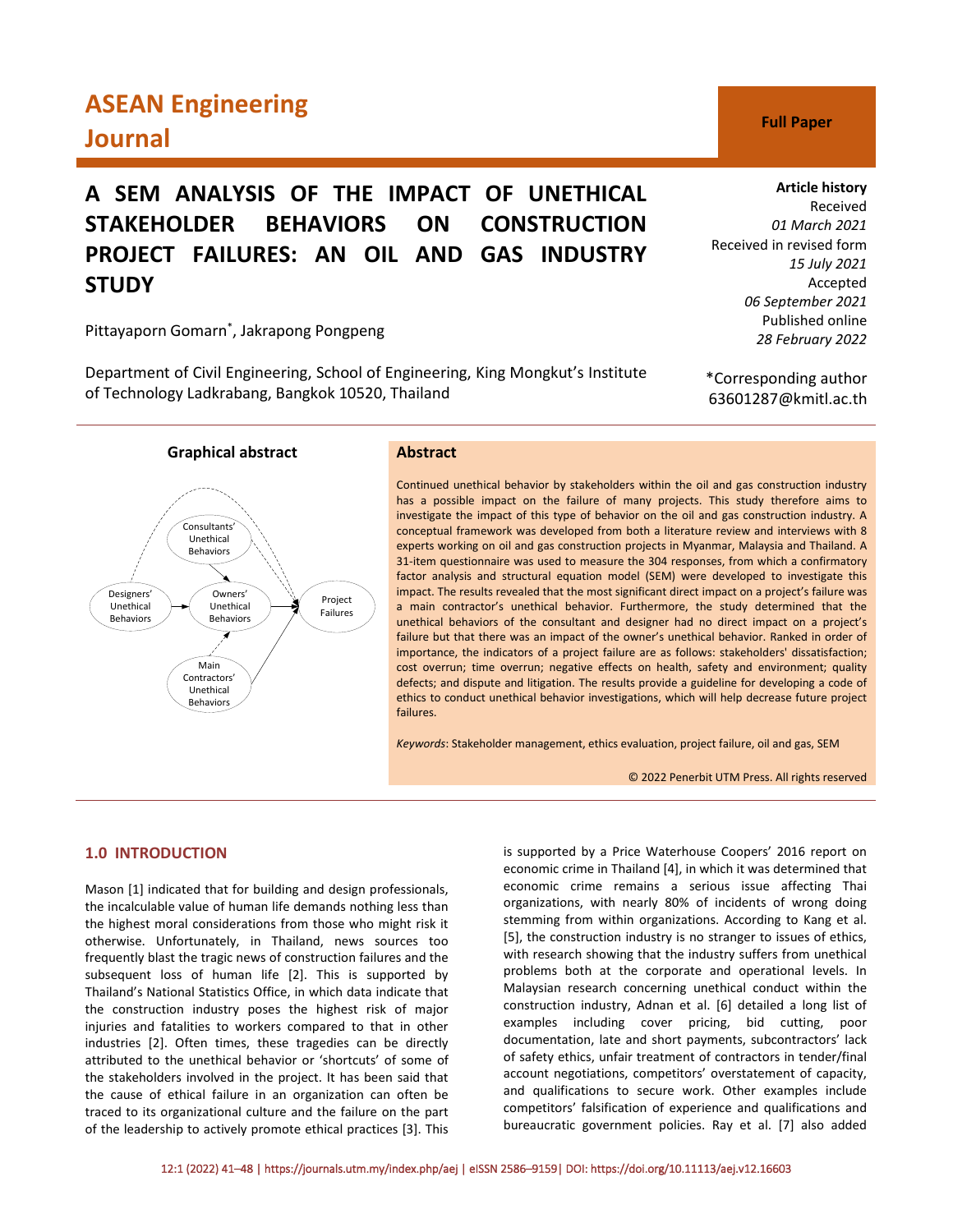improper tendering practices such as withdrawal, bid cutting, cover pricing, and compensation of tendering costs, while Vee and Skitmore [3] added collusive tendering behavior. Abdul-Rahman et al. [8] further suggested that unethical conduct among civil engineers within the construction industry consisted of fraud, bribery, and collusive tendering. In the examination of what constitutes ethical conduct, however, Mason [1] suggested honesty, fairness, fair reward, reliability, integrity, objectivity, and accountability. This was consistent with Suen et al. [9], who identified ethical business practices in construction contracting as integrity and honesty from beginning to end. From the outcome of the literature review, the researchers noted the lack of research concerning the impact of unethical stakeholder behaviors on project failures. Therefore, the objective of this study was to inspect the impact of unethical stakeholder behaviors on failures of oil and gas construction projects, from which the knowledge will help reduce future project failures and the potential loss of human life.

# **2.0 LITERATURE REVIEW**

#### **2.1 Construction Industry Project Failure**

The success and failure of construction projects are two sides of the same coin [10], with many researchers and professionals elaborating on which indicators are key to a project's success. This is consistent with Pinto and Mantel [11], who mentioned that the success or failure of a project is measured by the difference between project expectations, both during and after completion, and the actual observed performance of the project when applied. Maktoumi et al. [13] identified key project success indicators as on time project delivery, on budget project delivery, and desired quality outcomes.

McManus and Wood-Harper [10] added time overrun, cost overrun and defect of quality as components in the perception of project failure. After conducting research on 97 construction projects in the USA, Pinto and Mantel [11] also suggested that the level of failure depends on the budget and schedule implementation process, the perception of quality, and owner satisfaction. Dusso and Bayeh [14] pointed out that time overruns can instigate other negative effects on building construction projects such as increasing costs and disputes between the parties involved, which was also confirmed by Chan and Kumaraswamy [14], as well as adding disputes and litigation problems, which are frequent problems within the Nigerian construction industry. Ikediashi et al. [15] analyzed project failure factors for infrastructure projects in Saudi Arabia and determined that the most important factors were budget overruns and ethics. Other researchers and professionals have also discussed construction project failures in terms of quality defects [16], negative effects on safety, health and the environment [17], stakeholders' dissatisfaction [14], and disputes and litigation.

Based on the above and other literature reviews, six primary project failure indicators were identified. These have been summarized in Table 1 as follows: (1) time overruns, defined as the inability to meet contract deliverables within the stated contract time; (2) cost overruns, which involves unexpected costs incurred in excess to budgeted amounts due to an underestimation of the actual costs during budgeting; (3)

quality defects, which occur when project-specific specifications and standards are not met; (4) stakeholders' dissatisfaction, defined as dissatisfaction with the overall construction project when the project is completed; (5) negative effects on safety, health and the environment, defined as accidents and injuries during operation to individuals inside and outside of the project, which also includes health and environmental impacts during and after construction; and (6) disputes and litigation, which sometimes arise when project deliverables are not met on time, at cost, and at the quality level defined.

**Table 1** Project failure factors in the construction industry

| No. | <b>Project Failures</b> | <b>References</b>                    |
|-----|-------------------------|--------------------------------------|
| 1   | Time overruns (PF1)     | [11, 12, 13, 14, 15, 16, 17, 18, 19, |
|     |                         | 20, 21, 22]                          |
| 2   | Cost overruns (PF2)     | [11, 12, 13, 14, 15, 16, 17, 18, 19, |
|     |                         | 20, 21, 22]                          |
| 3   | Quality defects (PF3)   | [11, 12, 13, 14, 16, 17, 19, 20, 21] |
| 4   | Stakeholders'           | [11, 13, 16, 17]                     |
|     | dissatisfaction (PF4)   |                                      |
| 5   | Negative effects on     | [16, 17, 19, 20]                     |
|     | safety, health and the  |                                      |
|     | environment (PF5)       |                                      |
| 6   | Disputes and litigation | [12, 13, 14, 16, 17, 18, 21]         |
|     | (PF6)                   |                                      |

#### **2.2 The Evaluation of Stakeholders' Unethical Behavior Within the Construction Industry**

In recent years, ethics has become a subject of research in various fields, but according to Price Waterhouse Coopers [4], approximately 20% of the companies in Thailand have no formal ethics and compliance programs in place. From the same survey, 64% of the respondents felt that opportunity was the main driver of internal fraud, far outweighing other elements including incentives/pressure and rationalism.

Ray et al. [7] examined the Australian construction tender process and defined ethical behavior as a set of moral principles or set of values that are relevant to what is right or wrong, good or bad. Kang et al. [5] suggested that ethics are moral principles that regulate proper human behavior. This is in agreement with standards devised by the Academy of Human Resource Development [23]. In their document, they proposed a comprehensive list of standards on ethics and integrity, including competence, integrity, professional responsibility, respect for people's rights and dignity, and concern for others' welfare social responsibility. Loo [24] discussed business ethics assessment as using multidimensional measures such as justice, rights, relativism, egoism, utilitarianism and deontology.

Vee and Skitmore [3] investigated project managers, architects and building contractors, and determined that although 90% subscribed to a professional code of ethics, all had witnessed or experienced some degree of unethical conduct in the form of unfair conduct, negligence, conflicts of interest, collusive tendering, fraud, confidentiality and propriety breaches, bribery and violations of environmental ethics. Russ-Eft [25] examined professional ethics and used the Program Evaluation Standards (Joint Committee on Standards for Educational Evaluation), the Guiding Principles (American Evaluation Association), and the Standards on Ethics and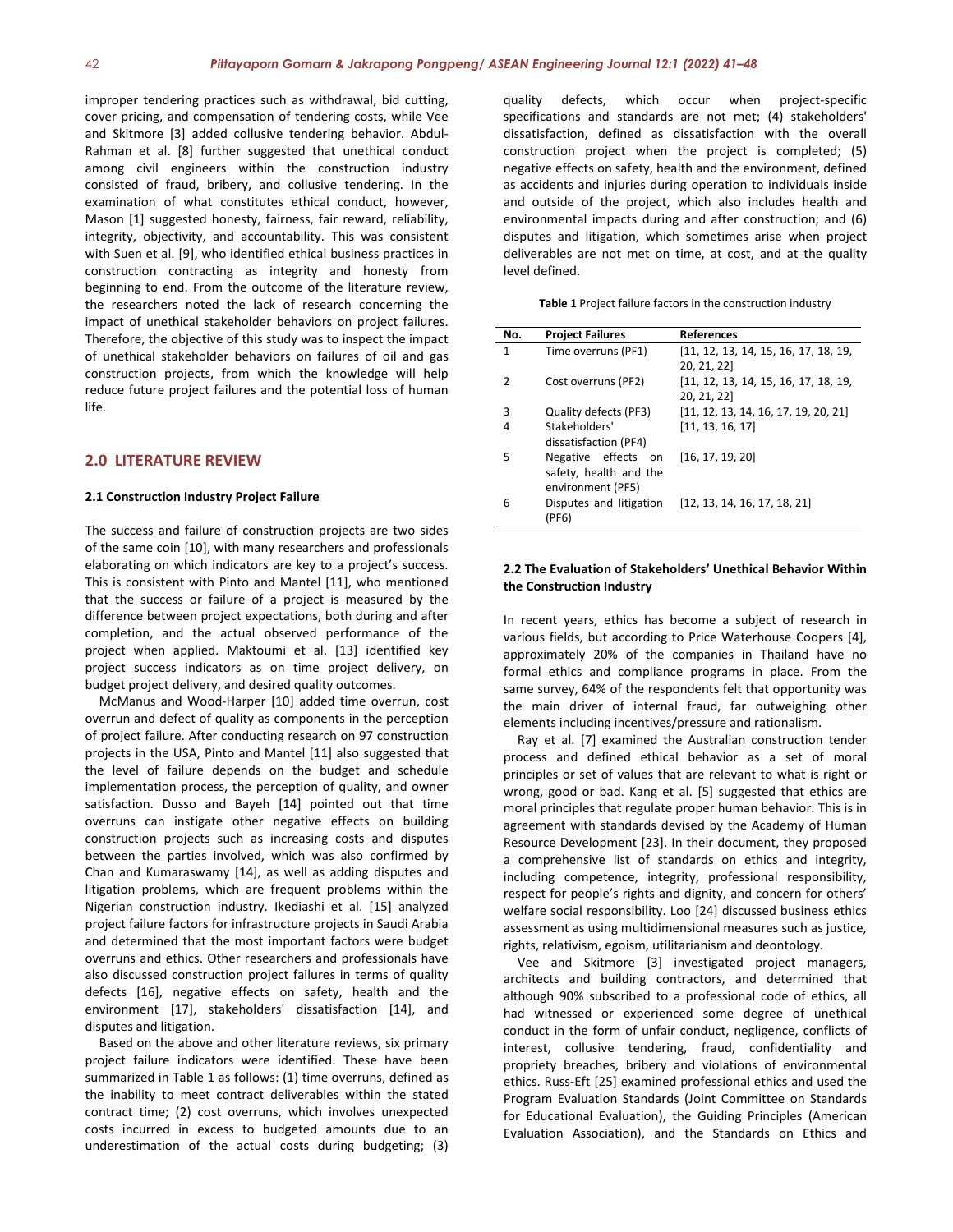Integrity (Academy of Human Resource Development) for evaluation. This was similar to Mason [1], who used the Society of Construction Law's Statement of Ethical Principles to promote a single ethical code for the construction industry based on research in the UK, USA, Australia and South Africa. It was determined that ethical behavior is the compliance with ethical principles including honesty, fairness, fair rewards, reliability, integrity, objectivity, and accountability.

**Table 2** Stakeholders' behavioral factors in construction projects

| <b>Stakeholders' Behaviors</b> |                                         | References                       |  |  |  |
|--------------------------------|-----------------------------------------|----------------------------------|--|--|--|
|                                | 1. Poor communication and               | [12, 18, 19, 20, 21, 26, 27, 28, |  |  |  |
|                                | coordination                            | 29]                              |  |  |  |
| Owner                          | 2. Late in handing over site            | [12, 19, 21, 27, 28, 29, 30]     |  |  |  |
|                                | 3. Late in progress                     | [12, 14, 18, 19, 20, 27, 28, 29, |  |  |  |
|                                | payments                                | 30, 31, 32, 33]                  |  |  |  |
|                                | 4. Interference and                     | [27, 32]                         |  |  |  |
|                                | suspension                              |                                  |  |  |  |
|                                | 5. Unrealistic contract                 | [20, 26, 27, 29, 32]             |  |  |  |
|                                | duration imposed                        |                                  |  |  |  |
|                                | 6. Negligence in making                 | [12, 18, 19, 20, 21, 27, 28, 29, |  |  |  |
|                                | decisions and approval                  | 30, 31, 32, 33]                  |  |  |  |
| Consultant                     | 1. Poor communication and               | [18, 19, 20, 26, 27, 28]         |  |  |  |
|                                | coordination                            |                                  |  |  |  |
|                                | 2. Poor supervision and                 | [27, 29, 32, 33]                 |  |  |  |
|                                | project control                         |                                  |  |  |  |
|                                | 3. Poor qualification of staff          | [20, 26, 29, 31]                 |  |  |  |
|                                | assigned to the project                 |                                  |  |  |  |
|                                | 4. Late in performing                   | [26, 29, 31, 33]                 |  |  |  |
|                                | inspection<br>1. Poor communication and |                                  |  |  |  |
|                                | coordination                            | [18, 19, 20, 26]                 |  |  |  |
|                                | 2. Insufficient data                    | [14, 21, 26, 28]                 |  |  |  |
|                                | collection and survey                   |                                  |  |  |  |
|                                | 3. Design errors and                    | [14, 19, 20, 21, 26, 28, 30, 31] |  |  |  |
|                                | omissions                               |                                  |  |  |  |
|                                | 4. Assigned design team has             | [14, 20, 26, 28, 30]             |  |  |  |
|                                | inadequate experience                   |                                  |  |  |  |
|                                | 5. Late in producing design             | [14, 20, 21, 26, 28, 30]         |  |  |  |
|                                | documents                               |                                  |  |  |  |
|                                | 1. Poor communication and               | [12, 18, 19, 20, 26, 29, 30]     |  |  |  |
|                                | coordination                            |                                  |  |  |  |
|                                | 2. Late in payments to                  | [12, 18, 19, 20, 21, 26, 28, 29, |  |  |  |
|                                | subcontractors and                      | 30, 31, 32, 33]                  |  |  |  |
|                                | suppliers                               |                                  |  |  |  |
|                                | 3. Poor planning and                    | [12, 14, 18, 19, 20, 21, 26, 27, |  |  |  |
|                                | scheduling                              | 28, 29, 30, 31]                  |  |  |  |
|                                | 4. Poor project                         | [12, 14, 19, 20, 21, 26, 27, 28, |  |  |  |
|                                | management and site                     | 29, 31, 32, 33]                  |  |  |  |
|                                | supervision                             |                                  |  |  |  |
|                                | 5. Use of unacceptable                  | [19, 26, 27, 28]                 |  |  |  |
|                                | construction techniques and<br>methods  |                                  |  |  |  |
|                                | 6. Lack of safety rules and             | [14, 26, 32]                     |  |  |  |
|                                | regulations                             |                                  |  |  |  |
|                                | 7. Lack of transparency in              | [21, 32]                         |  |  |  |
|                                | the procurement process                 |                                  |  |  |  |

Based on the literature review, it was concluded that unethical behavior is an action that has a negative effect on others or on society and one's community. The stakeholders' unethical behaviors in this study include actions such as dishonesty, a lack of straightforwardness, unfairness, and irresponsibility. Table 2 presents a summary of the stakeholders' behaviors that have a negative effect on construction projects. Stakeholders in this study are defined as the owners, consultants, designers, and main contractors.

On larger scale construction projects, Toor and Ogunlana [17] pointed out that project quality is dependent on ethical behavior, while Abdul-Rahman et al. [8] stated that unethical stakeholder behaviors contribute significantly to a construction project's final quality. This is consistent with PWC [4], which discussed "the integrity chain" and reported that unethical behavior, such as the use of unspecified materials or not following procedures and specifications, have a relationship with safety and quality performance. Suen et al. [9] also confirmed that the management of ethics is a significant part of managing a construction project's performance, which is also an important aspect of a project's potential for failure or success. Ikediashi et al. [16] suggested that ethical issues need to be addressed in project failures.

The review of the literature therefore reveals that it is possible that stakeholders' unethical behaviors, in terms of construction project execution, can impact a project's failure. However, the possible impact has never been proven. Thus, this study was designed and developed a conceptual framework with research hypotheses to examine the possible impact of stakeholders' unethical behaviors on a project's failure.

### **3.0 RESERCH METHODOLOGY**

The development of the research hypotheses and conceptual framework was performed in three steps. In the first step, the literature and theory on project failures and stakeholders' unethical behavior evaluation within the construction industry were reviewed. Then, the stakeholders' behaviors that have negative effects on construction projects were summarized in Table 2. In the second step, deep interviews were conducted with 8 experts who have 20 or more years of expertise as stakeholders in oil and gas construction projects. From these interviews, determinations and comparisons were made concerning stakeholders' unethical behaviors in comparison to that reported in the reviewed literature. This analysis is summarized in Table 3. Finally, the research hypotheses and conceptual framework were developed to determine the impact of stakeholders' unethical behaviors on a project's failure (Figure 1). The 7 research hypotheses are as follows:

H1: Owners' unethical behaviors have a positive direct impact on project failures.

H2: Main contractors' unethical behaviors have a positive direct impact on project failures.

H3: Main contractors' unethical behaviors have a positive indirect impact on project failures through the intervening role of owners' unethical behaviors.

H4: Consultants' unethical behaviors have a positive direct impact on project failures.

H5: Consultants' unethical behaviors have a positive indirect impact on project failures through the intervening role of owners' unethical behaviors.

H6: Designers' unethical behaviors have a positive direct impact on project failures.

H7: Designers' unethical behaviors have a positive indirect impact on project failures through the intervening role of owners' unethical behaviors.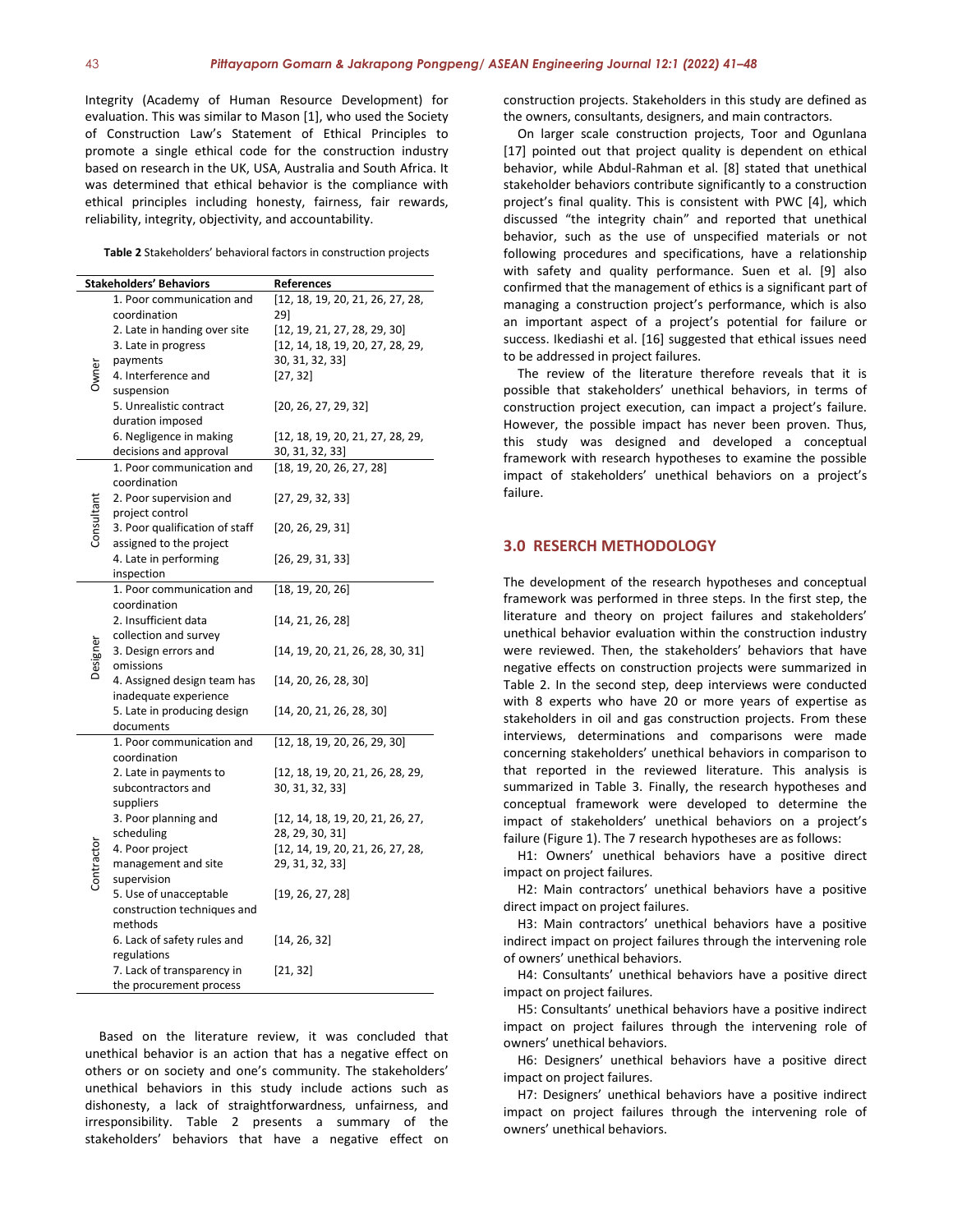**Table 3** Factors influencing project failures due to unethical stakeholders' behaviors

| No. | <b>Stakeholders' Unethical Behaviors</b>                        |
|-----|-----------------------------------------------------------------|
| 1   | The project owner neglected to provide clear information        |
|     | to the stakeholders (OUB1)                                      |
| 2   | The project owner was negligent in handing over the             |
|     | construction site to the contractor in the agreed upon          |
|     | time (OUB2)                                                     |
| 3   | The project owner intentionally planned to prolong the          |
|     | payment process after the work was completed as                 |
|     | agreed (OUB3)                                                   |
| 4   | The project owner interrupts and suspends work without          |
|     | cause (OUB4)                                                    |
| 5   | The project owner's intent is to have an unrealistic and        |
|     | unachievable contract schedule (OUB5)                           |
|     | The project owner is negligent in the decision-making,          |
| 6   | review, and approval of project documents, including            |
|     |                                                                 |
|     | changes that impact the project's scope and completion          |
|     | (OUB6)                                                          |
| 7   | The project consultant neglected to communicate and             |
|     | coordinate with the stakeholders (CUB1)                         |
| 8   | The project consultant is negligent in the supervision and      |
|     | control of the project (CUB2)                                   |
| 9   | consultant<br>intentionally<br>The<br>project<br>assigned       |
|     | inexperienced and poorly qualify personnel to the               |
|     | project (CUB3)                                                  |
| 10  | The project consultant is negligent in the review and           |
|     | approval of project documents, including performing             |
|     | inspections that impact the project's<br>scope<br>and           |
|     | completion (CUB4)                                               |
| 11  | The project designer neglected to provide an answer             |
|     | technical query, which impacted the stakeholders (DUB1)         |
| 12  | The project designer neglected to perform a site survey,        |
|     | which impacted the design document (DUB2)                       |
| 13  | The project designer ignored the design steps and               |
|     | processes (DUB3)                                                |
| 14  | The project designer deliberately assigned work to an           |
|     | inexperienced design team (DUB4)                                |
| 15  | The project designers neglected to produce and deliver          |
|     | design documents on time (DUB5)                                 |
| 16  |                                                                 |
|     | The main contractor's intent is to provide unclear and          |
|     | untrue information to the stakeholders (MUB1)                   |
| 17  | The main contractor's intent is to prolong payment after        |
|     | work has been completed by the subcontractor or                 |
|     | delivered by the supplier (MUB2)                                |
| 18  | The main contractor is negligent in planning and                |
|     | scheduling (MUB3)                                               |
| 19  | The<br>main contractor is negligent in project<br>site          |
|     | management and supervision (MUB4)                               |
| 20  | The main contractor uses unacceptable construction              |
|     | techniques and methods (MUB5)                                   |
| 21  | The main contractor is negligent in safety procedures and       |
|     | regulations (MUB6)                                              |
| 22  | The<br>lacks<br>main<br>contractor<br>the<br>transparency<br>in |
|     |                                                                 |

To test and inspect the developed hypotheses, a questionnaire was designed based on a conceptual framework of 5 latent variables and 28 observed variables. These variables are outlined in Table 1 and Table 3. In Part 1 of the questionnaire, there were 3 items related to the respondents' general characteristics, including position level, experience, and type of organization. In Part 2 of the survey, 28 items were used to evaluate the importance of the respondents' opinions related to stakeholders' unethical behaviors and their relationship to a project's failure.

For this purpose, a five-level Likert-type [34] agreement scale was used, with "1" indicating "the importance of that factor is very low" to "5" indicating "the importance of that factor is very high" as the anchor points, and "3" representing the response "the importance of that factor is moderate". To ensure variable and content validity, the questionnaire was evaluated by 8 experts in the oil and gas construction industry.

The sampling frame was generated from the private company units listed in the Department of Business Development Directory. The sampling units were all involved in oil and gas construction projects. Then, the samples were randomly selected from this sampling frame, i.e., owners, contractors, consultants, and designers. A pilot study of 22 questionnaires was performed. These questionnaires were sent to supervisors and management level personnel at ongoing oil and gas construction projects in Yangon, Myanmar, Kuala Lumpur, Malaysia and Bangkok, Thailand. Thereafter, an online survey was developed using Google Forms. The *Spearman's rank* correlation coefficient was used to test the construct validity of the questionnaire, as it measures the relationship between factors. The results showed that all the observed variables were correlated, indicating the construct validity of these variables [34]. Additionally, Cronbach's alpha was used to test the reliability of the questionnaire scale. The reliability coefficient value ranges between 0 and 1, with a value of +1 indicating a high reliability [35]. The reliability of the study questionnaire scale was calculated as 0.944, indicting high reliability.

The questionnaire survey method was used to collect the personal information of and specific opinions on project failure causes due to unethical stakeholders' behaviors from professionals with various levels of related experience in oil and gas construction projects. A confirmatory factor analysis (CFA) was performed to confirm the relationships between the sets of 28 observed variables and 5 latent variables. A CFA is the measurement component of a structural equation modeling analysis, which also helps to reduce errors or mistakes when measuring observed factors. Arbuckle [35] indicated that when accessing measurement models, a CFA is used, followed by structural equation modeling (SEM), to examine the general fit of the proposed model with the data as well as to identify the overall relationships among the constructs. The Amos user's guide suggests that a root mean square error of approximation (RMSEA) value of approximately 0.05 or less indicates a close fit of the model in relation to the degrees of freedom [35]. Then, the conceptual framework was executed using an SEM and adjusted until the model met the SEM analysis criteria.

A structural equation modeling (SEM) analysis was conducted using the Amos software program [35]. The indices used to assess the model's consistency included the *p*-value, relative chi-square (χ2=*df*), goodness-of-fit index (GFI), adjusted goodness-of-fit index (AGFI), comparative fit index (CFI), incremental fit index (IFI), and root mean square error of approximation (RMSEA). The criteria and index values for the GFI [36] are presented in Table 4.

### **4.0 RESULTS AND DISCUSSION**

From the responses generated using Google Forms, a total of 304 questionnaires were verified as useable from the original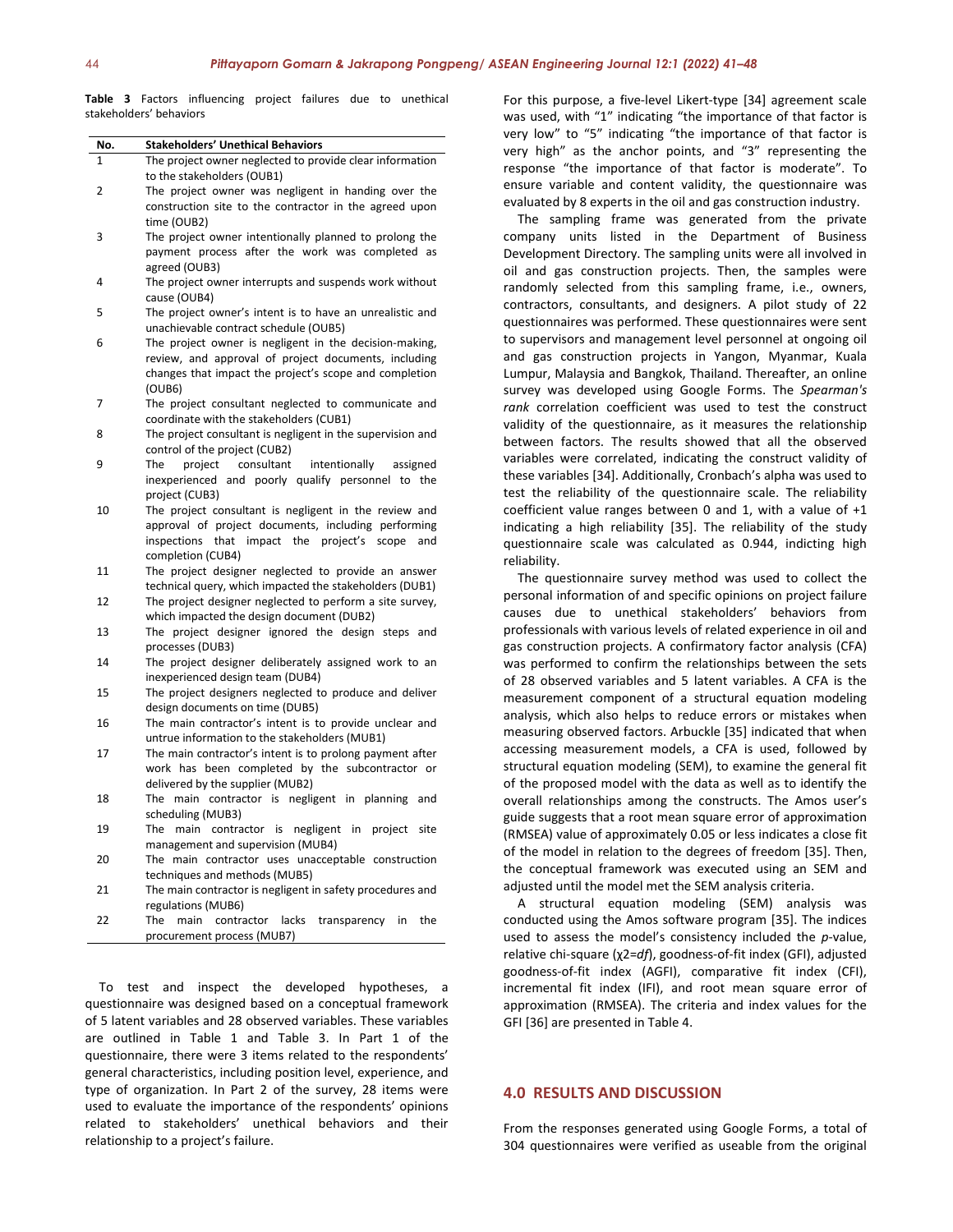400 questionnaires sent, giving a response rate of 76.0%. From the sample of 304, 3.3% were determined to be in executive management (e.g., chief executive officer, senior executive officer, managing director, or deputy managing director), 23.0% indicated they were at the middle management level in their career (e.g., general manager, business development manager, project manager, construction manager, safety manager, QA/QC manager, engineering manager, procurement manager, or planning and cost control manager), 27.6% were chief or senior level engineers (e.g., chief engineer, senior project engineer, senior construction engineer, senior planning engineer, engineering team leader, procurement team leader, or construction site representative), while the majority (46.1%) were engineer and officer level support (e.g., project engineer, project coordinator, construction engineer, planning engineer, cost engineer, civil engineer, mechanical engineer, electrical engineer, procurement engineer, or safety officer).

Table 4 shows the results from the goodness-of-fit criteria and recommended index values, while Figure 2 shows the final SEM modeling results. The analytical results for the SEM indicated multiple values for the goodness-of-fit index, which confirmed the accuracy of the model fit. The SEM analysis with Amos 20 determined the accuracy of the model fit from the goodness-of-fit index. As confirmation of this finding, Hair et al. [36] have indicated that factor loadings or regression weight estimates of latent to observed variables should have values greater than 0.50, which indicates that all the constructs conform to the construct validity test and validity convergence. Further confirmation was established as the results of the GFI equaled 0.943 and the AGFI equaled 0.916; these values were in accordance with recommended index values by [36]. The RMSEA was equal to 0.020, which was in agreement with the recommended index values by [35].

A direct impact of owners' unethical behaviors on project failures was shown to exist as there was a standardized regression weight of 0.330, with a *p* < 0.001, as shown in Figure 2. The results reinforced previous research [1,8] in which an increase in owners' unethical behaviors significantly impacted the chances of a project's failure. Therefore, hypothesis H1 was accepted.



**Figure 1** Conceptual framework

| Goodness-of-fit criteria (Recommended index values)                   | Confirmatory factor analysis, CFA |            |            |            |       | <b>Final SEM</b> |
|-----------------------------------------------------------------------|-----------------------------------|------------|------------|------------|-------|------------------|
|                                                                       | <b>OUB</b>                        | <b>CUB</b> | <b>DUB</b> | <b>MUB</b> | PF    |                  |
| $p-Value (0.05 < p \le 1.00)$                                         | 0.118                             | 0.264      | 0.111      | 0.078      | 0.062 | 0.056            |
| Relative chi-square ( $0 \leq \chi^2/df \leq 2$ )                     | 1.605                             | 1.333      | 1.880      | 1.597      | 1.860 | 1.140            |
| Goodness-of-fit index (0.09 $\le$ GFI $\le$ 1.00)                     | 0.989                             | 0.996      | 0.992      | 0.983      | 0.987 | 0.943            |
| Comparative fit index (0.09 $\leq$ CFI $\leq$ 1.00)                   | 0.975                             | 0.997      | 0.984      | 0.979      | 0.988 | 0.985            |
| Incremental fit index (0.9 $\leq$ IFI $\leq$ 1.00)                    | 0.976                             | 0.997      | 0.984      | 0.979      | 0.988 | 0.985            |
| Tucker-Lewis index (0.9 $\leq$ TLI $\leq$ 1.00)                       | 0.952                             | 0.991      | 0.960      | 0.965      | 0.978 | 0.979            |
| Adjusted goodness of fit index (0.9 $\leq$ AGFI $\leq$ 1.00)          | 0.970                             | 0.982      | 0.970      | 0.964      | 0.965 | 0.916            |
| Root mean square residual ( $0 \leq RMR \leq 0.05$ )                  | 0.010                             | 0.005      | 0.007      | 0.012      | 0.007 | 0.014            |
| Root mean square error of approximation ( $0 \leq$ RMSEA $\leq$ 0.08) | 0.041                             | 0.031      | 0.050      | 0.041      | 0.049 | 0.020            |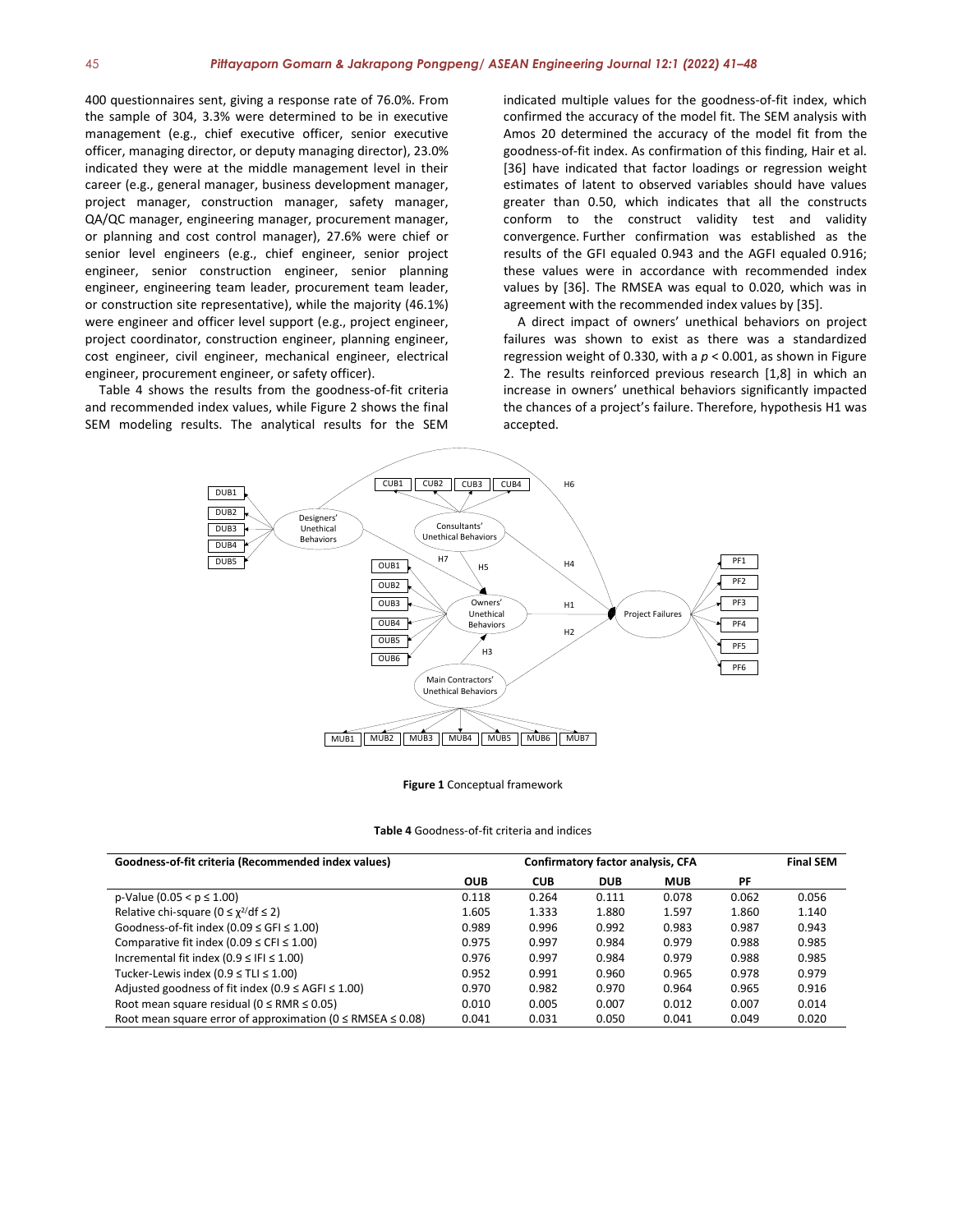

**Figure 2** Final SEM model

The main contractor's unethical behavior also exhibited a significant direct impact on a project's failure, as the calculated direct impact standardized regression weight was 0.663, at a *p* < 0.001. Therefore, H2 was also accepted. The research findings are supported by other studies including Vee and Skitmore [3], who indicated that the main contractor's unethical behaviors have a negligent effect on safety procedures and regulations. In Thailand, Jitwasinkul et al*.* [37] concluded that an improvement in safe work behavior can be obtained by controlling leadership, management commitment, participation, and the perceived behavioral control node of stakeholders.

Concerning hypothesis H3, it was determined that there was no significant correlation between a contractor's unethical behavior and a project's failure if the process is mediated by the owner's unethical behaviors (the standardized regression weight was negative at -0.149). A contributing reason for this finding is that in most oil and gas construction projects in Myanmar, Malaysia and Thailand, the project owner will assign a consultant to manage and control the main contractor for them. Therefore, unethical behavior by the main contractor has no direct relationship with the owner's unethical behaviors, and H3 was rejected.

The role of consultants and their unethical behavior was also studied. From the results, it was determined that there was no direct impact of the consultants' unethical behaviors on a project's failure because the standardized regression weight was negative (-0.738). Therefore, hypothesis H4 was rejected. In the investigation concerning the designer's unethical behaviors and the impact on a project's failure, H6 was rejected, as the standardized regression weight was 0.068 at a  $p > 0.05$ .

However, hypotheses H5 and H7 were accepted, as the standardized regression weights were 0.615 at *p* < 0.001 and 0.502 at *p* < 0.001, respectively. The reasons for these findings include the fact that the working process of consultants and designers are reviewed and approved by the project owner. In turn, for oil and gas construction projects, unrealistic time given by the owner to the designers leads to poor performance in the design phase [30]. Therefore, if the consultant and designers' unethical behaviors increase together with the owner's unethical behaviors, the potential for the project to fail also increases. Additionally, if there is unethical collusion between the project's principals including the consultants and the owners, project failure is almost assured, especially when the owner is a government agency [6].

The results of this study are in accordance with the research by Suen et al. [9], in which the unethical behaviors of stakeholders were determined to be an important element in construction project performance. Stakeholders' unethical behaviors also impact the financial performance and reputation of the industry and are important for safety and quality [1,4]. Additionally, Abdul-Rahman et al. [8] mentioned that stakeholders' unethical behavior has a significant effect on a project's quality in the construction industry. Additionally, the findings of this study are in agreement with those of other studies in which the factors that have the greatest impact from unethical behaviors are time overruns, cost overruns, quality performance, and dissatisfaction of all parties, including disputes and litigation [14, 16, 17].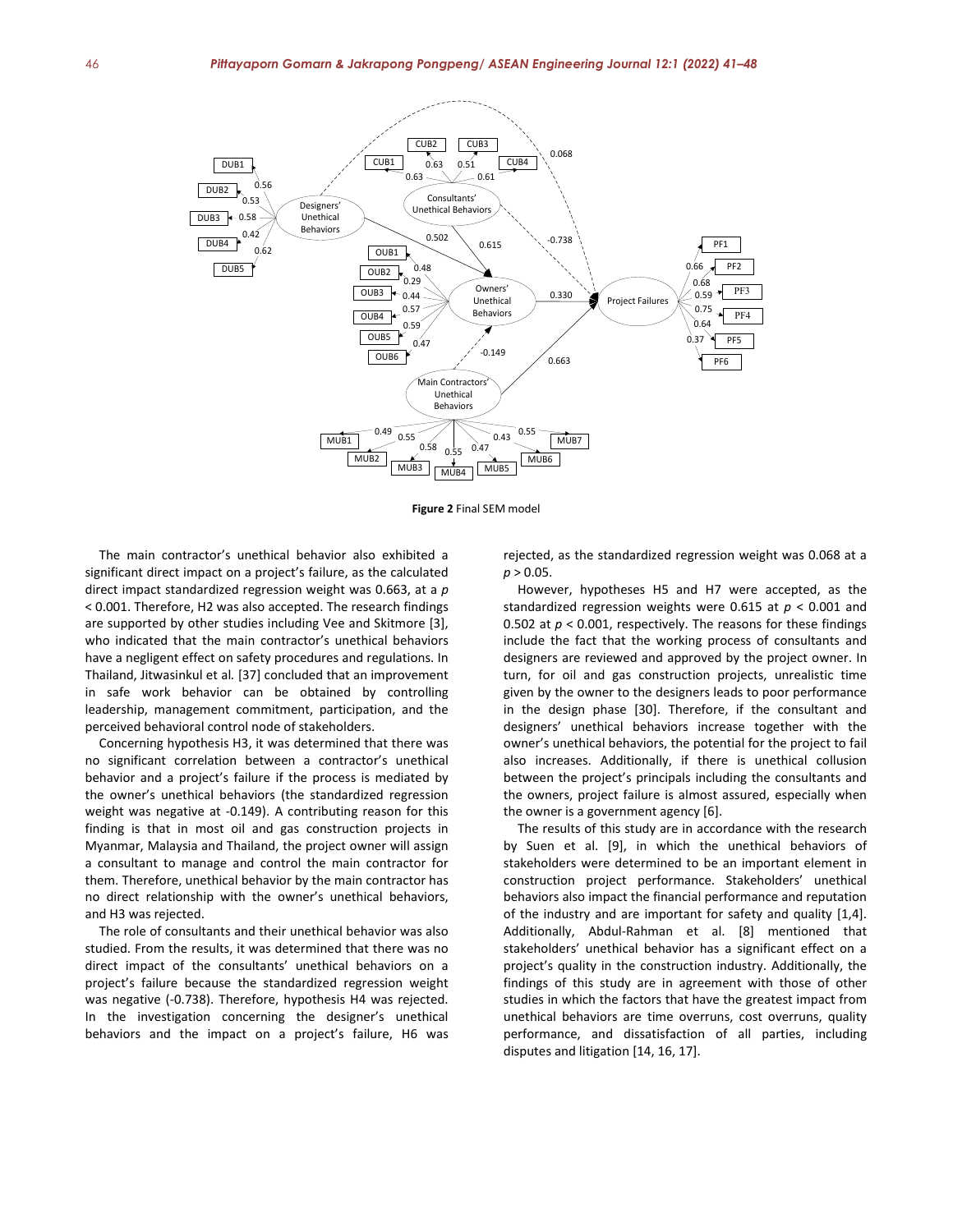#### **5.0 CONCLUSION AND APPLICATION**

In summary, stakeholders' unethical behavior has both a direct and indirect impact on a project's failure. The results showed that the unethical behaviors of a project owner and main contractor can have a direct impact on a project's failure. The study determined that the unethical behaviors of the main contractor highly impact the failure of a project. However, the main contractor's unethical behavior has no relationship with the owner's unethical behavior. Furthermore, the unethical behaviors of consultants and designers will have an indirect impact on a project's failure through the intervening role of the owner's unethical behaviors, but the unethical behaviors of the consultant and designer will not have a direct impact.

This study has made a contribution by filling a knowledge gap in the proposed conceptual model concerning the impact of stakeholders' unethical behavior on oil and gas construction project failures. The model can be applied to help develop and generate a code of ethics for construction projects, as well as to help increase industry and government awareness of the issues and prevent construction failures leading to the tragic loss of life [37]. In addition, the model can be applied to cultivate better organizational culture in groups of stakeholders.

In application of the model, project and construction managers who are responsible for stakeholders can benefit from the model by using its framework to develop a code of ethics to conduct ethical behavior investigations, which are comprised of the following two phases. In the first phase, the prequalification process, stakeholders' compliance with the previously stated ethical behavior code should be evaluated. If a stakeholder has demonstrated non-compliance with the stated code, that stakeholder should be omitted from the prequalification process. For example, in the prequalification of designers, if a designer has demonstrated past unethical behaviors by intentionally providing unclear and untrue information to other stakeholders, they should be eliminated from the prequalification list. In the second phase, during project implementation and execution, there should be a stakeholder ethics evaluation. If the stakeholders are not found to be in compliance with the ethics code, project managers should remind the offending parties of the code and implement procedures to rectify the situation, prevent further incidents and reduce the project's potential failure.

#### **Acknowledgement**

The authors would like to acknowledge the support of the experts from which the discussion concerning the stakeholder's unethical behavior factors were developed and all the questionnaire respondents.

# **References**

- [1] Mason, J. 2009. Ethics in the construction industry: the prospects for a single professional code. *International Journal of Law in the Built Environment*. 1(3): 194-205. DOI: http://dx.doi.org[/10.1108/17561450911001252](https://doi.org/10.1108/17561450911001252)
- [2] Vongpisal, C., and Yodpijit, N. 2017. Construction accidents in Thailand: Statistical data analysis. *KMUTNB International Journal of Applied Science and Technology*. 10(1): 7-21. DOI: http://dx.doi.org/10.14416/j.ijast.2017.02.005
- [3] Vee, C., and Skitmore, M. 2003. Professional ethics in the construction industry. *Engineering Construction and Architectural Management*. 10(2): 117-127. DOI: http://dx.doi.org[/10.1108/09699980310466596](https://doi.org/10.1108/09699980310466596)
- [4] PwC. 2016 [Online]. *Economic crime in Thailand*. Available: https://www.pwc.com/th/en/publications/2016/economic-crimethailand2016.pdf [Accessed: June 2017].
- [5] Kang, B., Price, A.D.F., Thorpe, A., and Edum-Fotwe, F.T. 2004. Developing a systems approach for managing ethics in construction project environments. In Khosrowshahi, F. (Ed.), *20th Annual ARCOM Conference*. 1-3 September 2004. 2: 1367 – 1375**.**
- [6] Adnan, H., Hashim, N., Mohd, N., and Yusuwan, N.A. 2012. Ethical issues in the construction industry: Contractor's perspective. *Procedia - Social and Behavioral Sciences*. 35: 719-727. DOI: http://dx.doi.org/10.1016/j.sbspro.2012.02.142
- [7] Ray, R.S., Hornibrook, J., and Skitmore, M. 1999. Ethics in tendering: a survey of Australian opinion and practice. *Construction Management and Economics*. 17(2): 139-153. DOI: http://dx.doi.org[/10.1080/014461999371646](https://doi.org/10.1080/014461999371646)
- [8] Abdul-Rahman, H., Wang, C., and Yap, X.W. 2010. How professional ethics impact construction quality: Perception and evidence in a fast developing economy. *Scientific Research and Essays*. 5(23): 3742- 3749. DOI : http://dx.doi.org/10.5897/SRE.9000035
- [9] Suen, H., Cheung, S., and Mondejar, R. 2007. Managing ethical behaviour in construction organizations in Asia: How do the teachings of Confucianism, Taoism and Buddhism and Globalization influence ethics management. *International Journal of Project Management.* 25(3): 257-265. DOI: http://dx.doi.org[/10.1016/j.ijproman.2006.08.001](https://doi.org/10.1016/j.ijproman.2006.08.001)
- [10] McManus, J., and Wood-Harper, T. 2007. Understanding the sources of information systems project failure. *Journal of the Management Services Institute.* 51(2): 38-43.
- [11] Pinto, J.K., and Mantel, S.J. 1990. The causes of project failure. *IEEE Transactions on Engineering Management*. 37(4): 269-276. DOI: http://dx.doi.org[/10.1109/17.62322](https://doi.org/10.1109/17.62322)
- [12] Maktoumi, I.S.A., Khan, F.R., and Maktoumi, A.R.S.A. 2020. Assessing the factors causing project completion delays in the construction sector of Oman using SEM-PLS. *Humanities & Social Sciences Reviews*. 8(3): 900-912. DOI: http://dx.doi.org/10.18510/hssr.2020.8394
- [13] Dusso, N. S., and Bayeh, T.W. 2020. The causes and effects of delay of building construction in Ethiopia, Southern nation nationalities of people region in Gurage zone (case of wolkite town). *Civil and Environmental Research*. 12(1): 12-21. DOI: http://dx.doi.org/10.7176/CER/12-1-02
- [14] Chan, D.W.M., and Kumaraswamy, M.M. 1997. A comparative study of causes of time overruns in Hong Kong construction projects. *International Journal of Project Management*. 15(1): 55-63. DOI: http://dx.doi.org[/10.1016/s0263-7863\(96\)00039-7](https://doi.org/10.1016/s0263-7863(96)00039-7)
- [15] Ikediashi, D.I., Ogunlana, S.O., and Alotaibi, A. 2014. Analysis of project failure factors for infrastructure projects in Saudi Arabia: A multivariate approach. *Journal of Construction in Developing Countries*. 19(1): 35-52.
- [16] [Oyewobi,](http://www.emeraldinsight.com/author/Oyewobi%2C+Luqman+Oyekunle) L.O.[, Jimoh,](http://www.emeraldinsight.com/author/Jimoh%2C+Richard) R.[, Ganiyu,](http://www.emeraldinsight.com/author/Ganiyu%2C+Bashir+Olanrewaju) B.O., an[d Shittu,](http://www.emeraldinsight.com/author/Shittu%2C+Abdullateef+Adewale) A.A. 2016. Analysis of causes and impact of variation order on educational building projects. *Journal of Facilities Management*. 14(2): 139-164. DOI: http://dx.doi.org[/10.1108/JFM-01-2015-0001](https://doi.org/10.1108/JFM-01-2015-0001)
- [17] Toor, S., and Ogunlana, S.O. 2010. Beyond the 'iron triangle': Stakeholder perception of key performance indicators (KPIs) for large-scale public sector development projects." *International Journal of Project Management*. 28(3): 228-236. DOI: http://dx.doi.org[/10.1016/j.ijproman.2009.05.005](https://doi.org/10.1016/j.ijproman.2009.05.005)
- [18] Venkateswaran, C.B., and Murugasan, R. 2017. Time delay and cost overrun of road over bridge (ROB) construction projects in India. *Journal of Construction in Developing Countries*. 22: 79-96. DOI: http://dx.doi.org/10.21315/jcdc2017.22.supp1.5
- [19] Alhajri, A.R., and Alshibani, A. 2018. Critical factors behind construction delay in petrochemical projects in Saudi Arabia. *Energies*. 11: 1-18. DOI: http://dx.doi.org/10.3390/en11071652
- [20] Khatib, B.A., Poh, Y.S., and El-Shafie, A. 2018. Delay factors in reconstruction projects: A case study of Mataf expansion project. *Sustainability*. 10: 1-18. DOI: http://dx.doi.org/10.3390/su10124772
- [21] Banobi, E.T., and Jung, W. 2019. Causes and mitigation strategies of delay in power construction projects: Gaps between owners and